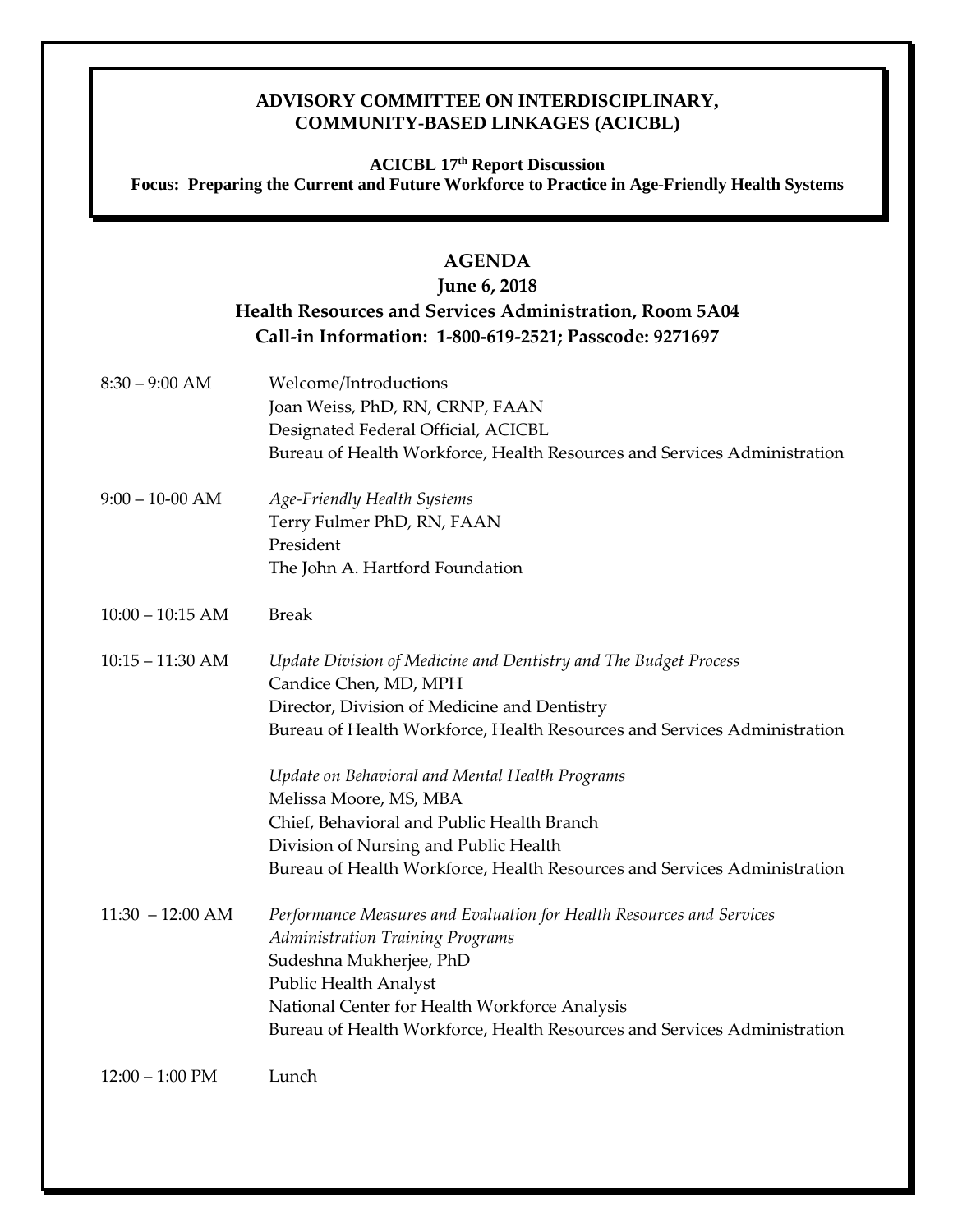## **ADVISORY COMMITTEE ON INTERDISCIPLINARY, COMMUNITY-BASED LINKAGES (ACICBL) ACICBL 17th Report Discussion**

**Focus: Preparing the Current and Future Workforce to Practice in Age-Friendly Health Systems** 

## **AGENDA**

# **June 6, 2018 Health Resources and Services Administration, Room 5A04 Call-in Information: 1-800-619-2521; Passcode: 9271697**

| $1:00 - 1:30$ PM         | Update on the Area Health Education Centers Program<br>Jacqueline Rodrigue, MSW<br>Captain, United States Public Health Service<br>Director, Division of Health Careers and Financial Support<br>Bureau of Health Workforce, Health Resources and Services Administration |
|--------------------------|---------------------------------------------------------------------------------------------------------------------------------------------------------------------------------------------------------------------------------------------------------------------------|
|                          | Lorener Brayboy, MSW, LICSW                                                                                                                                                                                                                                               |
|                          | LCDR, United States Public Health Service                                                                                                                                                                                                                                 |
|                          | Public Health Analyst<br>Health Careers Pipeline Branch                                                                                                                                                                                                                   |
|                          | Division of Health Careers and Financial Support                                                                                                                                                                                                                          |
|                          | Bureau of Health Workforce, Health Resources and Services Administration                                                                                                                                                                                                  |
| $1:30 - 2:00 \text{ PM}$ | The Role of Advisory Committees in Policy Development<br>Sara Williams                                                                                                                                                                                                    |
|                          | Deputy Director, Division of Policy and Shortage Designation                                                                                                                                                                                                              |
|                          | Bureau of Health Workforce, Health Resources and Services Administration                                                                                                                                                                                                  |
| $2:00 - 3:00 \text{ PM}$ | Panel – Clinician Wellbeing, Resilience, and Burnout                                                                                                                                                                                                                      |
|                          | Clinician Well-Being and Resiliency as a Prerequisite for the Triple Aim<br>Angelo McClain, PhD, LICSW                                                                                                                                                                    |
|                          | <b>Chief Executive Officer</b>                                                                                                                                                                                                                                            |
|                          | National Association of Social Workers                                                                                                                                                                                                                                    |
|                          | Promoting Well-Being and Preventing Burnout<br>Kennita Carter, MD                                                                                                                                                                                                         |
|                          | Senior Advisor, Division of Medicine and Dentistry                                                                                                                                                                                                                        |
|                          | Designated Federal Official, Council on Graduate Medical Education                                                                                                                                                                                                        |
|                          | Designated Federal Official, Advisory Committee on Training in Primary Care<br>Medicine and Dentistry                                                                                                                                                                     |
|                          | Bureau of Health Workforce, Health Resources and Services Administration                                                                                                                                                                                                  |
|                          |                                                                                                                                                                                                                                                                           |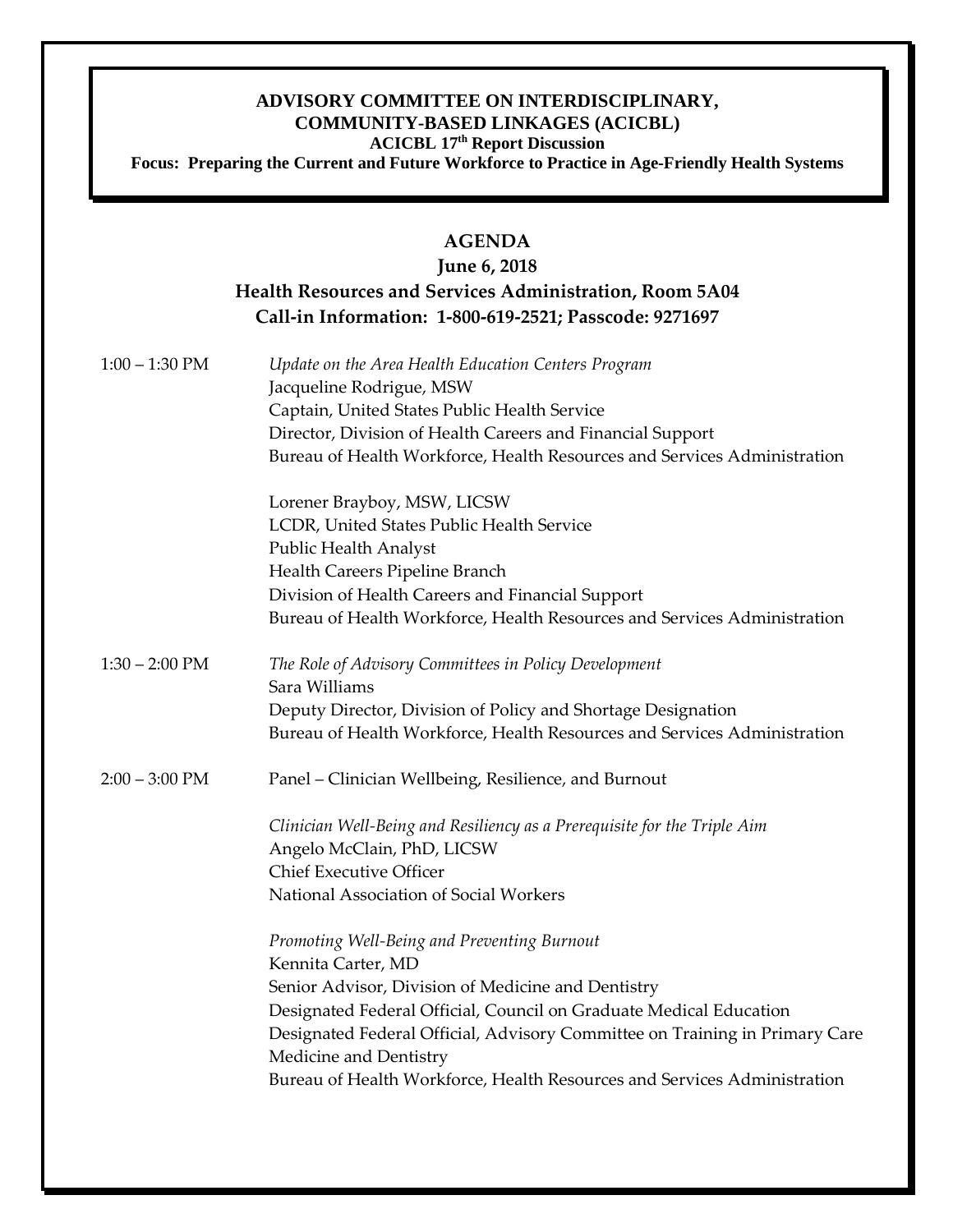#### **ADVISORY COMMITTEE ON INTERDISCIPLINARY, COMMUNITY-BASED LINKAGES (ACICBL) ACICBL 15th Report Discussion Focus: Development of Recommendations for Title VII, Part D Programs**

# **AGENDA**

# **June 6, 2018 Health Resources and Services Administration, Room 5A04 Call-in Information: 1-800-619-2521; Passcode: 9271697**

- 3:00 4:00 PM *Helping to Make Students Important Members of the Team* Beat Steiner, MD, MPH Professor Family Medicine Assistant Dena for Clinical Education University of North Carolina School of Medicine 4:00 – 4:45 PM Business Meeting
- 
- 4:45 5:00 PM Public Comment
- 5:00 PM Adjourn